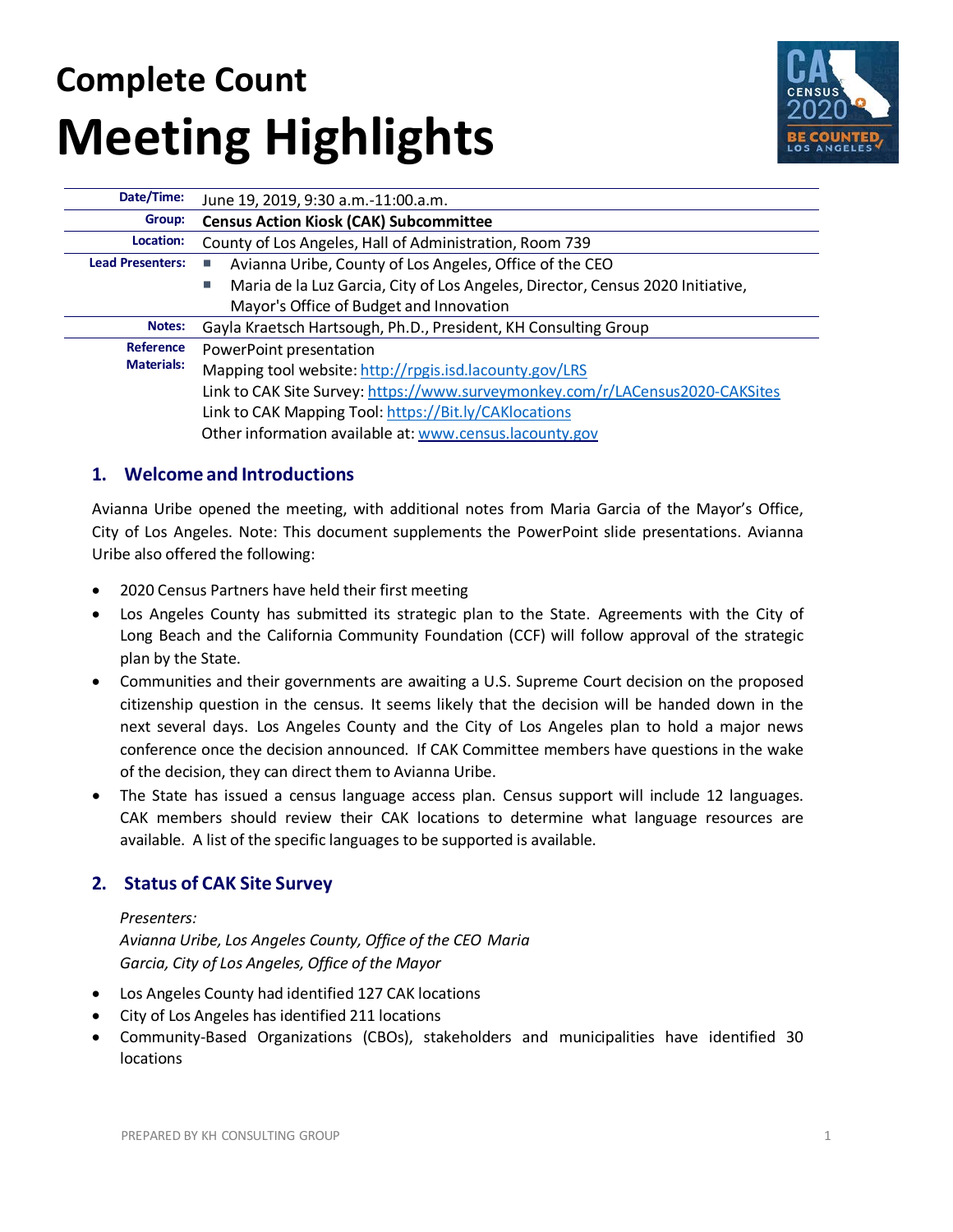There are approximately 400 potential locations in total. It's not too late to sign-up! CAKs can still be added. The map will help identify gaps. CAK survey link: <https://www.surveymonkey.com/r/LACensus2020-CAKSites>

# **3. CAK Site Map**

## • **Presentation of Preliminary Map**

## *Presenters:*

*Nick Franchino, County of Los Angeles, Department of Regional Planning Norman Wong, LA County Department of Internal Services*

The mapping tool is available on the website: https://Bit.ly/CAKlocations. Nick and Norman demonstrated various layers and capabilities of the latest map and encouraged all CAK Committee Members to visit the website and try it. There are numerous layers and drop-down menu capabilities that will have high utility as the CAK process goes forward. Among the highlights:

- This is a draft map changes are still in progress. Data can be added.
- The map shows where the gaps are.
- The focus of the map is on HTC areas; HTC data is on popup pages, including Low Response Scores.
- Map data is coded by the source of the information.
- There is a master search function, and a drawing function if needed.
- There is a feedback and question function
- There is an "about" function with backup data, and there are filters on the drop-down menus.
- The map shows Los Angeles and Long Beach Council Districts and LA County Supervisorial Districts.

## • **Public Comments on Proposed CAKs/Recommendationsfor Additional Locations**

#### *Presenters:*

*Arianna Uribe, Los Angeles County, Office of the CEO Maria Garcia, City of Los Angeles, Office of the Mayor*

| <b>Question</b>             | <b>Answer</b>                                          | <b>Comment</b> |
|-----------------------------|--------------------------------------------------------|----------------|
| Is there a link to the map? | Yes, in today's agenda and on<br>the Committee website |                |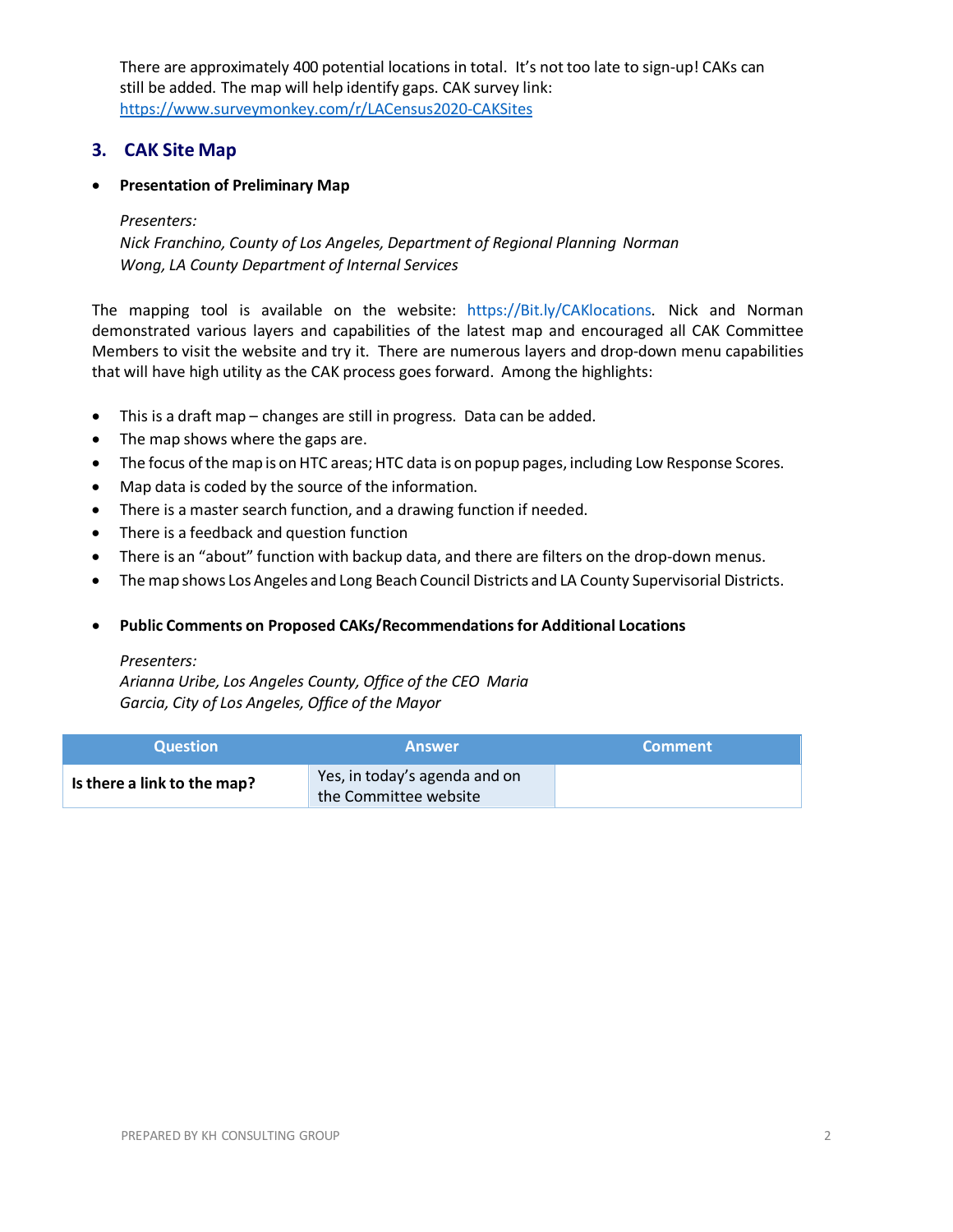| Is there a way to know CAK<br>density?                                     | Where CAKs are located is<br>dependent on lots of factors. If<br>we have 400-500 CAKs that are<br>open at reasonable hours, it<br>should work.                                      | Arianna Uribe: We are<br>considering mobile CAKs. We<br>are working with partners to<br>identify community events<br>where mobile CAKs would be<br>useful. Coverage is important.<br>Maria Garcia: We are looking<br>for Committee members to<br>identify gaps and propose<br>solutions. We are also looking<br>for Committee members to<br>provide information on where<br>people congregate. What is the<br>constituency? What are the<br>hours of operation? We are<br>also looking for general<br>feedback on the mapping app. |
|----------------------------------------------------------------------------|-------------------------------------------------------------------------------------------------------------------------------------------------------------------------------------|------------------------------------------------------------------------------------------------------------------------------------------------------------------------------------------------------------------------------------------------------------------------------------------------------------------------------------------------------------------------------------------------------------------------------------------------------------------------------------------------------------------------------------|
| Are we looking at public<br>transportation routes as a<br>possible layer?  | That information will be in<br>SwORD. Any mapping app can<br>take in this information. We<br>could layer information on<br>Metro rail lines. Bus routes<br>would be more difficult. | Nick Franchino: We could<br>provide maps to show<br>population density. We should<br>show walking distances from<br>public transportation                                                                                                                                                                                                                                                                                                                                                                                          |
| Is it easy to update? How will<br>we know the last time it was<br>updated? | We can insert an update notice.<br>It's easy to update. We'll also<br>put it in open data so it will be<br>easy to find.                                                            |                                                                                                                                                                                                                                                                                                                                                                                                                                                                                                                                    |
| What about geofencing?                                                     | Related to advertising, we<br>should consider geofencing ads<br>showing nearby CAKs                                                                                                 | Nick Franchino: The real goal is<br>understanding locations and<br>gaps for CAKs. We should add<br>daytime population and public<br>transportation lines. We should<br>place CAKs where people<br>congregate.                                                                                                                                                                                                                                                                                                                      |
|                                                                            |                                                                                                                                                                                     | Comment: This is a great map.<br>Lots of people won't make a<br>special trip to complete the<br>Census, but they would do so as<br>part of a trip taken for some<br>other purpose.                                                                                                                                                                                                                                                                                                                                                 |
| What are the HTC population<br>definitions?                                | Those definitions come from the<br>State. The map includes the data<br>supporting HTC designation, such<br>as non-English speakers.                                                 | Comment: The data is very<br>useful - it provides information<br>about what's needed                                                                                                                                                                                                                                                                                                                                                                                                                                               |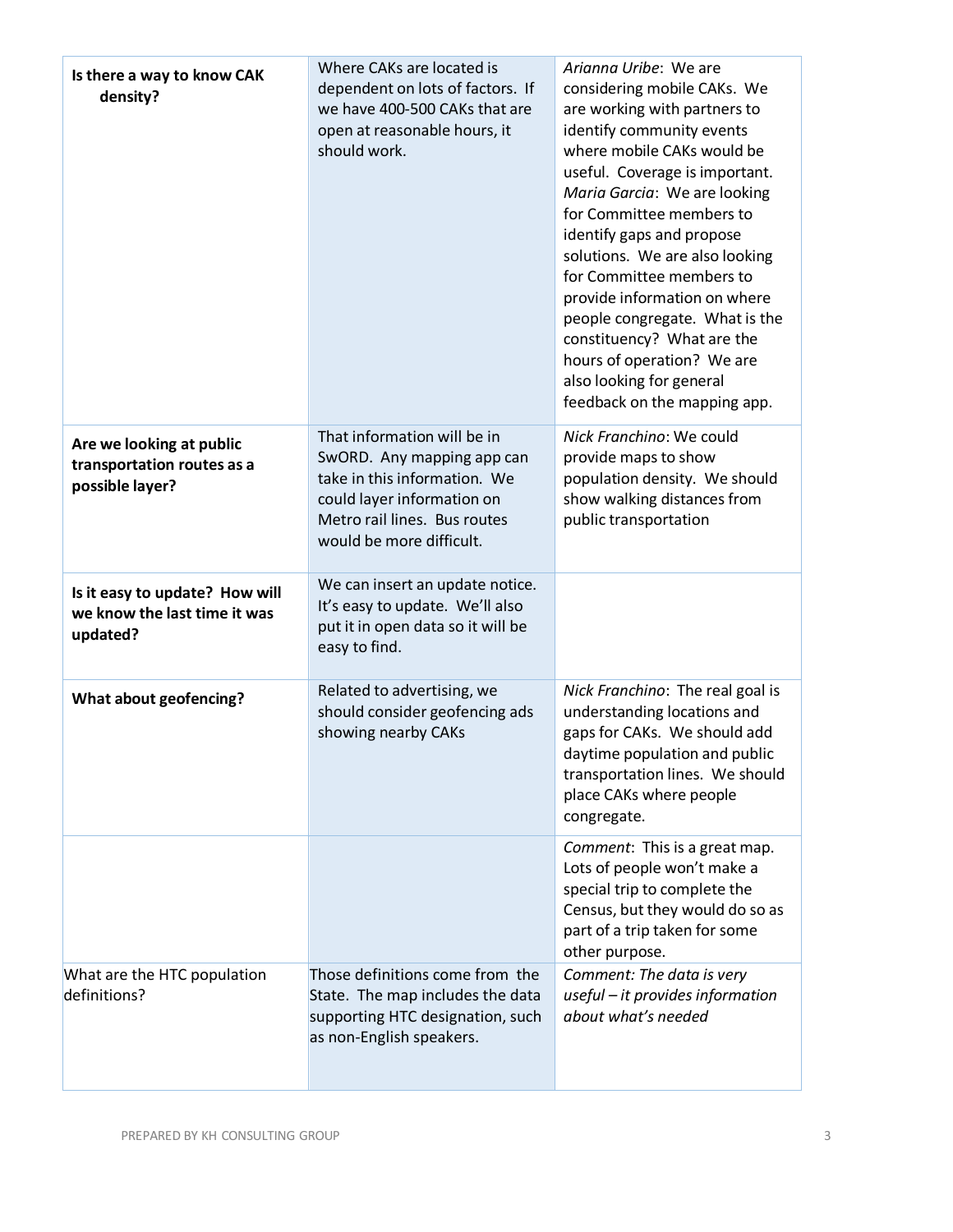# **4. Review Updated Draft of CAK Website/Landing Page**

## *Presenter:*

*Maria Garcia, City of Los Angeles, Office of the Mayor*

We would like comments on the landing page and links. A link to the web page is on the agenda.

- One button goes straight to the Census website
- A second button goes to the FAQ page.
- FAQ page will be translated into 12 languages. Language translation will begin after the comment period.
- We ask that you use the review to tell us what should be added to the FAQs.
- Final date for comments is July  $17<sup>th</sup>$ .

Avianna Uribe: Please get us feedback by July 17<sup>th</sup>.

| <b>Question</b>                                 | <b>Answer</b>                         |
|-------------------------------------------------|---------------------------------------|
| Will there be access for the partially sighted? | Yes. We are working on accessibility. |

# **5. Census Goodwill Ambassadors(CGAs)**

*Presenters: Maria Garcia, City of Los Angeles Office of the Mayor Harvey Kawasaki, Los Angeles County, Office of the CEO*

We are working to provide CGA staffing.

- A pilot program to test training is underway. It should be complete by end of September.
- Training should start in the fall. It is our hope that GWAs will fill most CAK staffing needs.
- We will be asking GWAs to host an event and provide feedback.
- If you are a nonprofit, there are programs in the communities that can support you, and we will share tools to train volunteers.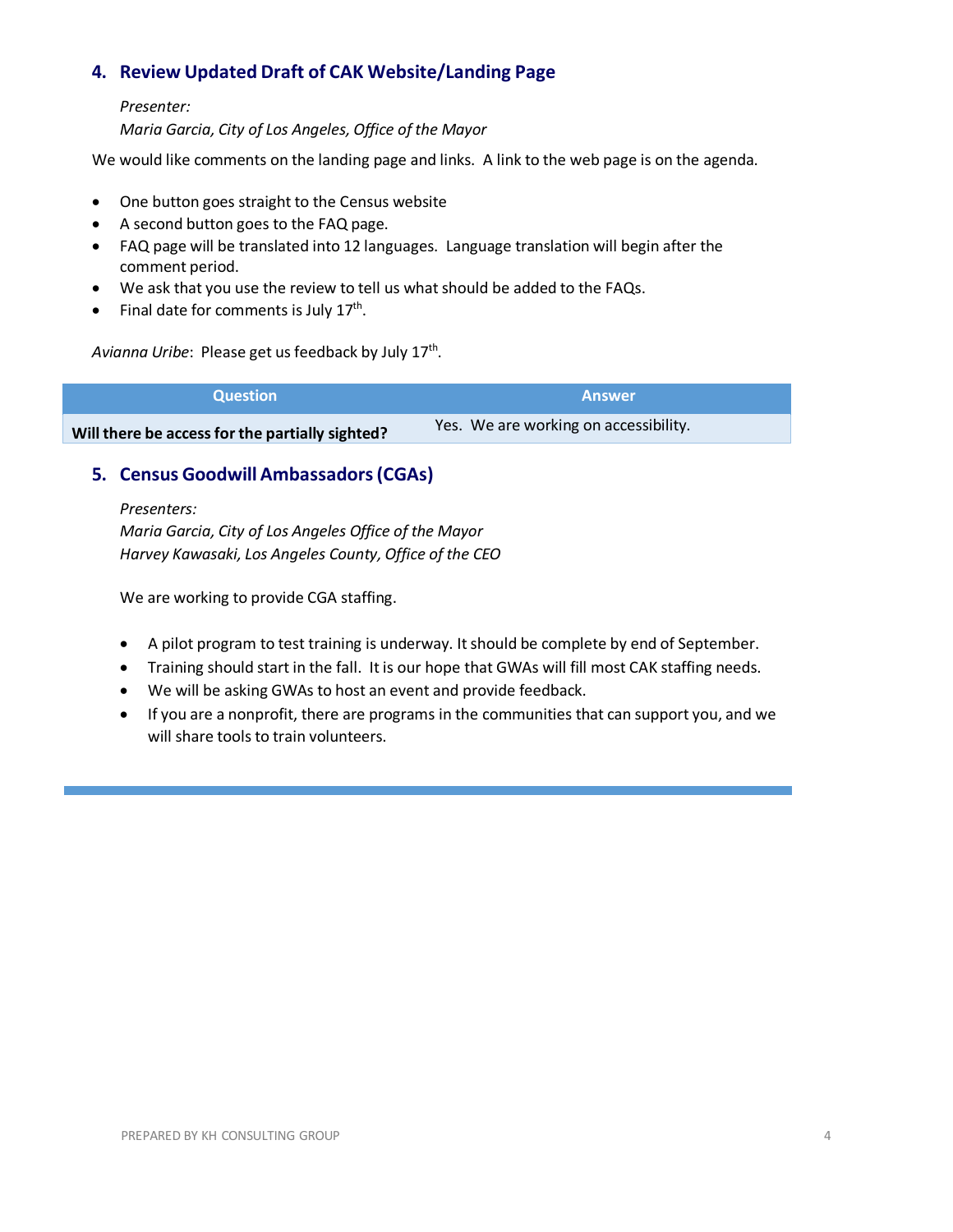| <b>Question</b>                                                                                                                   | <b>Answer</b>                                                                                                                                                                                                                                                                                                                   | <b>Comment</b>                                                                                                                                                                                                                                                                                                                                                                                                                                                                                                                                                                                                                                                                                                                                                                                                                                                                                                                                                                                                           |
|-----------------------------------------------------------------------------------------------------------------------------------|---------------------------------------------------------------------------------------------------------------------------------------------------------------------------------------------------------------------------------------------------------------------------------------------------------------------------------|--------------------------------------------------------------------------------------------------------------------------------------------------------------------------------------------------------------------------------------------------------------------------------------------------------------------------------------------------------------------------------------------------------------------------------------------------------------------------------------------------------------------------------------------------------------------------------------------------------------------------------------------------------------------------------------------------------------------------------------------------------------------------------------------------------------------------------------------------------------------------------------------------------------------------------------------------------------------------------------------------------------------------|
| Can you share who responded<br>to the surveys? What can we<br>do to engage small cities?<br><b>DHS identified staff for CAKs.</b> | A framework for outreach has<br>been developed by the<br><b>California Community</b><br>Foundation (CCF) for "on the<br>ground" response by<br><b>Community Based</b><br>Organizations (CBOs). CBOs will<br>need to work in partnership<br>with cities and the CCF. The<br>County will provide<br>coordination as well.<br>Yes. | Harvey Kawasaki: I want to talk<br>about CGAs in the County. The<br>County is relying on County staff<br>as opposed to volunteers. This<br>is a different approach. We<br>should have a more complete<br>program by August 21 <sup>st</sup> . We<br>have identified County<br>departments that can provide<br>staff, and we are working to<br>ensure that appropriate staff<br>are selected. Staff will answer<br>questions and assist people in<br>responding. Training will be<br>similar to that offered to poll<br>workers. We still don't know<br>the volume of users we will<br>have, and we are still working to<br>provide a system of reserve staff<br>who can respond to needs<br>as they develop. We are also<br>working on language<br>capabilities. Once we get the<br>CGAs launched, we will provide<br>support for them, on a daily<br>basis, as needed. We will have a<br>place where they can call or<br>email to get answers to<br>questions that arise. You can<br>expect a full plan by August 21st. |
| Can we send them for training?<br>Can we share staff? We're<br>concerned about coverage.                                          |                                                                                                                                                                                                                                                                                                                                 |                                                                                                                                                                                                                                                                                                                                                                                                                                                                                                                                                                                                                                                                                                                                                                                                                                                                                                                                                                                                                          |
| If we have to fingerprint<br>volunteers, we'll need funding.                                                                      | The City is using volunteers.<br>The County is not. We'll follow<br>up once we know what staffing<br>capacity is available.                                                                                                                                                                                                     | Avianna Uribe: We need to<br>support our CGAs.<br>Maria Garcia: The City is<br>looking for volunteers to staff<br>CAKs in city facilities. We'll<br>share the tools you need, but<br>we currently don't have the                                                                                                                                                                                                                                                                                                                                                                                                                                                                                                                                                                                                                                                                                                                                                                                                         |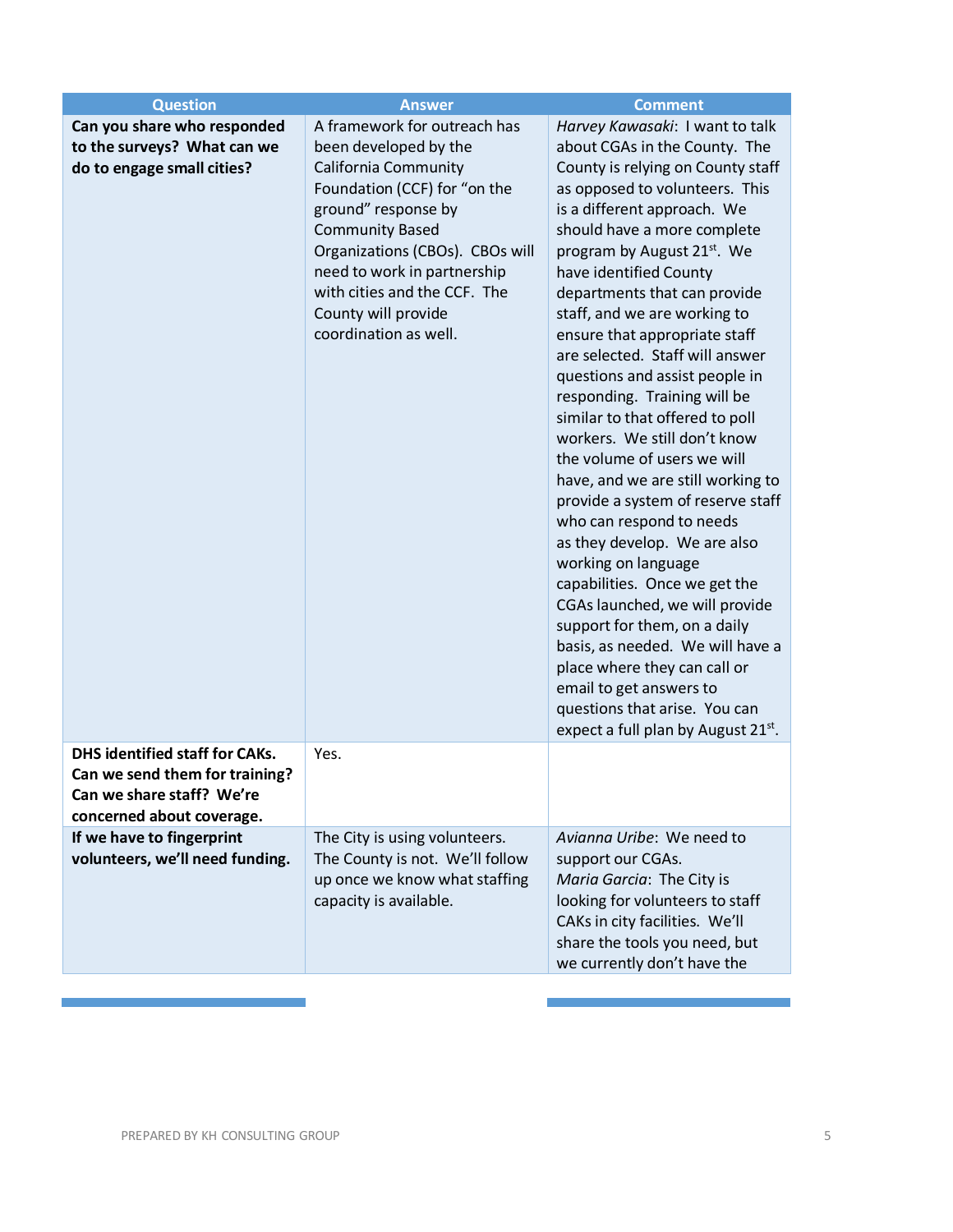|  | resources or capacity to help<br>recruit volunteers for other<br>municipalities or outside<br>agencies.                                                                                                                                                                    |
|--|----------------------------------------------------------------------------------------------------------------------------------------------------------------------------------------------------------------------------------------------------------------------------|
|  | Comment: We're telling our<br>staff that a Census is coming.<br>But this country doesn't want<br>us, because they don't want to<br>count us. We need to make<br>sure that messages go out.<br>We're waiting for the powers<br>that be, but we should not wait<br>too long. |
|  |                                                                                                                                                                                                                                                                            |

## **6. CAK Timeline**

*Presenter:*

*Maria Garcia, City of Los Angeles, Office of the Mayor*

- We need to confirm CAK details by August  $17<sup>th</sup>$ .
- Keep in mind that November  $13<sup>th</sup>$  is the last day to submit a CAK location.
- Everyone is invited to the Supervisors' press conference once the Supreme Court decision on the Census question is announced. A court decision could come as early as Thursday.

| <b>Question</b>                                                                                        | <b>Answer</b>                                                                                                                                                                                                                                                                                                       |
|--------------------------------------------------------------------------------------------------------|---------------------------------------------------------------------------------------------------------------------------------------------------------------------------------------------------------------------------------------------------------------------------------------------------------------------|
| What is the status of the higher education tool<br>kits?                                               | The kits are being developed by our consultant,<br>KH Consulting Group, and they're almost done.<br>In fact, they're due from KH tomorrow.                                                                                                                                                                          |
| Some timelines overlap funding availability.<br>What's the status of County funding for the<br>Census? | The County has received \$9.3. million from the<br>State. A portion goes to the City of Long Beach,<br>the City of Los Angeles and the California<br>Community Foundation. The remaining funds<br>will be allocated to support the County's<br>education and outreach efforts in Hard-to-Count<br>areas countywide. |
| Is there a Communications Committee?                                                                   | There will be, but it has not started yet                                                                                                                                                                                                                                                                           |
| What is the absolute last day we can add a CAK<br>location?                                            | November 13 <sup>th</sup> .                                                                                                                                                                                                                                                                                         |